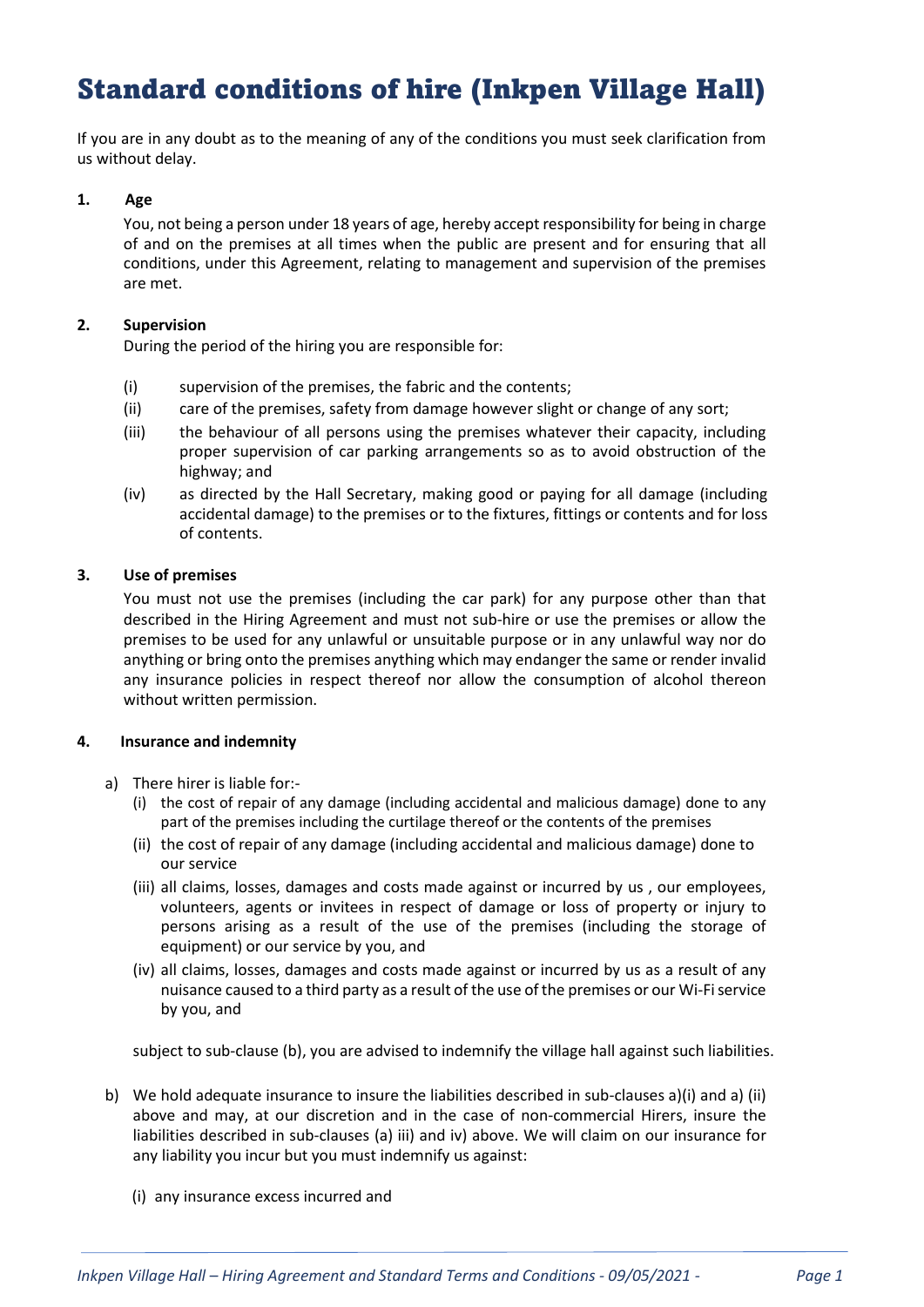(ii)the difference between the amount of the liability and the monies received under the insurance policy.

c) Where we do not insure against the liabilities described in sub-clauses (a) iii) and iv) above, you must take out adequate insurance to insure such liability and on demand shall produce the policy and current receipt or other evidence of cover to our hall secretary. Failure to produce such policy and evidence of cover will render the hiring void and enable the hall secretary to rehire the premises to another Hirer.

We are insured against any claims arising out of our own negligence.

#### 5. Gaming, betting and lotteries

You must ensure that nothing is done on or in relation to the premises in contravention of the law relating to gaming, betting and lotteries.

#### 6. Music copyright licensing

You must ensure that you hold the relevant licences under Performing Right Society (PRS) and the Phonographic Performance Licence (PPL). The village hall does not hold this licence.

#### 7. Film

You must restrict children from viewing age-restricted films classified according to the recommendations of the British Board of Film Classification. You must ensure that you have the appropriate copyright licences for film. This Agreement confers the required permission on you. (The Deregulation Act 2015 requires you to have our written permission to show a film).

## 8. Childcare Act 2006

You must ensure that any activities for children, young people and other vulnerable adults are only provided by fit and proper persons in accordance with the Safeguarding Vulnerable Groups Act 2006 and any subsequent legislation. When requested, you must provide us with a copy of your Safeguarding Policy and evidence that you have carried out relevant checks through the Disclosure and Barring Service (DBS).

## 9. Public safety compliance

You must comply with all conditions and regulations made in respect of the premises by the Local Authority, the Licensing Authority, and the hall's Fire Risk Assessment or otherwise, particularly in connection with any event which constitutes regulated entertainment, at which alcohol is sold or provided or which is attended by children. You must also comply with the hall's health and safety policy.

You must call the Fire Service to any outbreak of fire, however slight, and details must be given to the secretary of the management committee.

- (a) You acknowledge that you have received instruction in the following matters:
	- The action to be taken in event of fire. This includes calling the Fire Brigade and evacuating the hall.
	- The location and use of fire equipment. (By receipt of diagram of location with handover of keys.)
	- Escape routes and the need to keep them clear.
	- Method of operation of escape door fastenings.
	- Appreciation of the importance of any fire doors and of closing all fire doors at the time of a fire.
	- Location of the first aid box.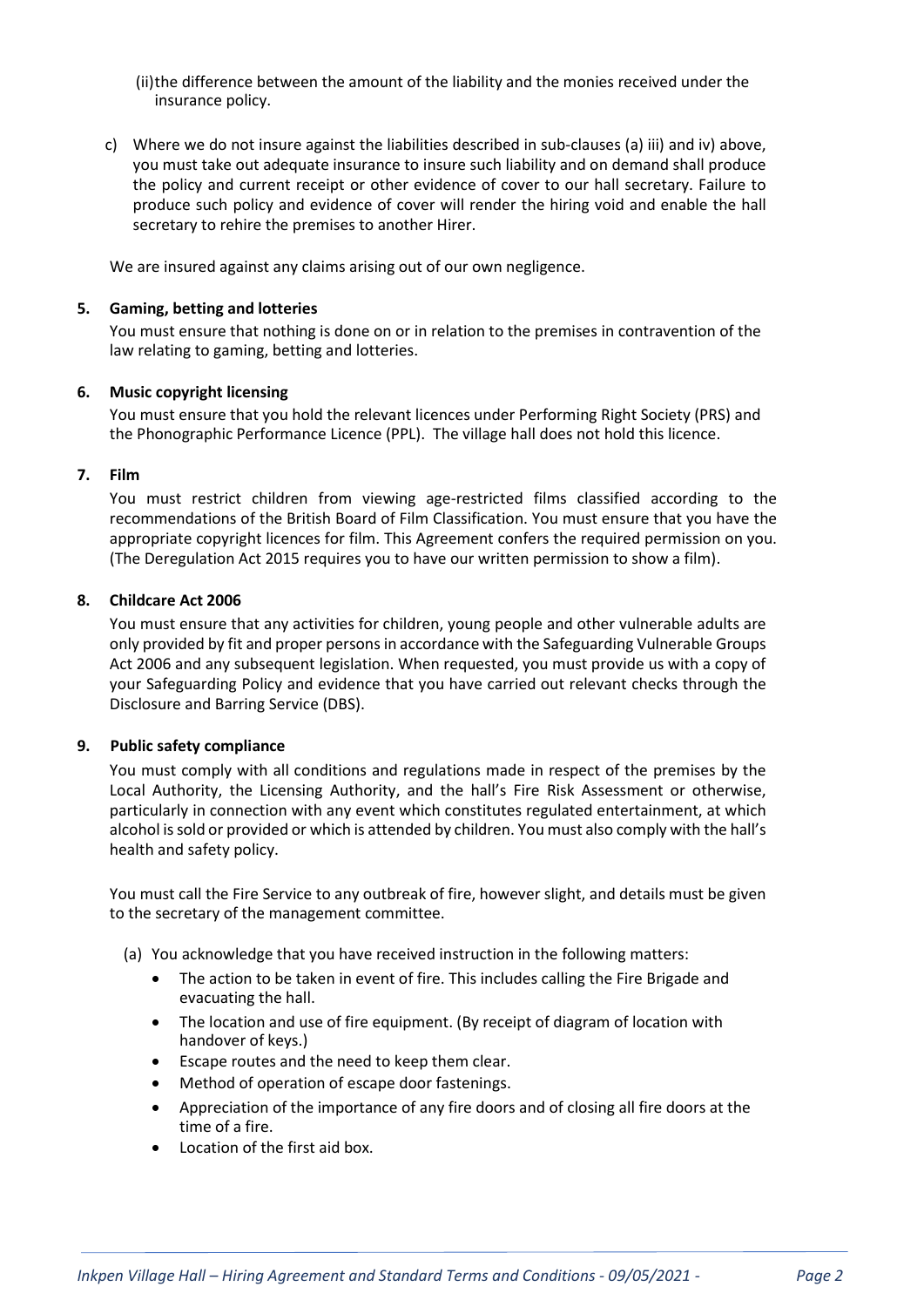- (b) In advance of any activity whether regulated entertainment or not you must check the following items:
	- That all fire exits are unlocked and panic bolts in good working order.
	- That all escape routes are free of obstruction and can be safely used for instant free public exit.
	- That any fire doors are not wedged open.
	- That exit signs are illuminated.
	- That there are no fire hazards on the premises.
	- That the emergency lighting supply illuminating all exit signs and routes is turned on during the whole of the time the premises are occupied (Note: this is operated by an automatic mains failure switching device and hence does not need to be checked).

## 11. Noise

You must ensure that the minimum of noise is made on arrival and departure, particularly late at night and early in the morning. You must, if using sound amplification equipment, make use of any noise limitation device provided at the premises and comply with any other licensing condition for the premises. Where an event continues later than 23:00 hours you must ensure that all windows (including roof lights) and doors are kept closed after this time.

## 12. Drunk and disorderly behaviour and supply of illegal drugs

You must ensure that in order to avoid disturbing neighbours of the hall and avoid violent or criminal behaviour:

(i) no one attending the event consumes excessive amounts of alcohol (ii)no illegal drugs are brought onto the premises.

Drunk and disorderly behaviour is not permitted either on the premises or in its immediate vicinity. We will ask any person suspected of being drunk, under the influence of drugs or who is behaving in a violent or disorderly way to leave the premises in accordance with the Licensing Act 2003.

## 13. Supply of Alcohol

Where permission has been given for an event at which alcohol is to be served (whether or not a charge is to be made for its supply), you are responsible for ensuring it is not consumed by persons under the age of 18. You must implement a Challenge 25 policy (ie if the person to whom alcohol is to be supplied for consumption appears to be under the age of 25 years, proof that that person is over 18 years of age must be shown).

## 14. Health and hygiene

You must, if preparing, serving or selling food, observe all relevant food health and hygiene legislation and regulations. In particular dairy products, vegetables and meat on the premises must be refrigerated and stored in compliance with the Food Temperature Regulations. The premises are provided with a refrigerator but not a thermometer.

## 15. Electrical appliance safety

You must ensure that any electrical appliances brought by you to the premises and used there are safe, in good working order, and used in a safe manner in accordance with the Electricity at Work Regulations 1989. Where a residual circuit breaker is provided you must make use of it in the interests of public safety.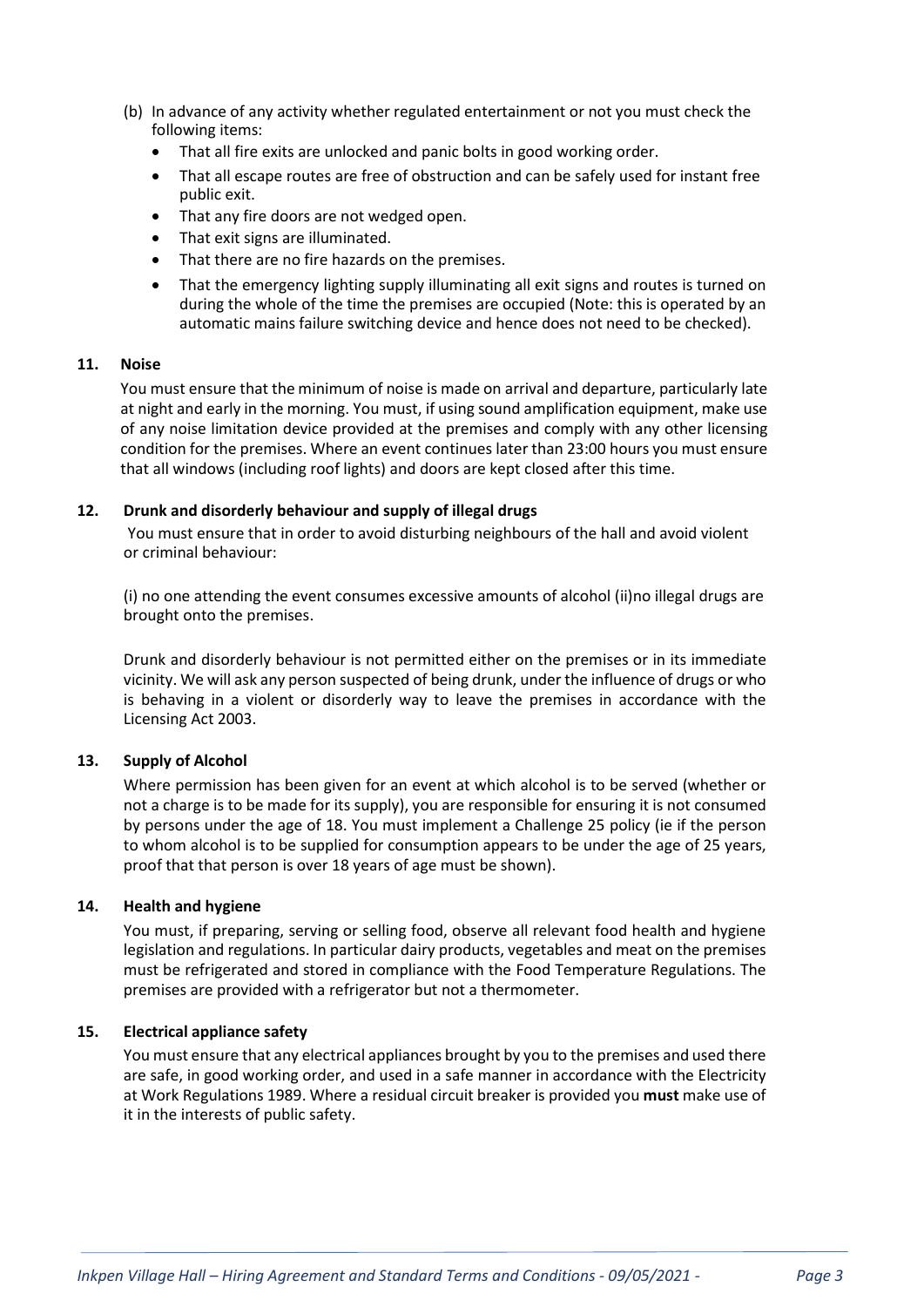## 16. Stored equipment

We accept no responsibility for any stored equipment or other property brought on to or left at the premises, and all liability for loss or damage is hereby excluded. All equipment and other property (other than stored equipment) must be removed at the end of each hiring or fees will be charged for each day or part of a day at the hire fee per hiring until the same is removed.

We may at our discretion dispose of any items referred to below by sale or otherwise on such terms and conditions as we think fit, and charge you any costs we incur in storing and selling or otherwise disposing of the same, in any of the following circumstances:

- (a) Your failure either to pay any charges in respect of stored equipment due and payable or to remove the same within 7 days after the agreed storage period has ended.
- (b) Your failure to dispose of any property brought on to the premises for the purposes of the hiring.

## 17. Smoking

You must comply with the prohibition of smoking in public places provisions of the Health Act 2006 and regulations made thereunder. We will ask any person who breaches this provision to leave the premises. You must ensure that anyone wishing to smoke does so outside and disposes of cigarette ends, matches etc. in a tidy and responsible manner, so as not to cause a fire.

#### 18. Accidents and dangerous occurrences

You must report to us as soon as possible any failure of our equipment or equipment brought in by you. You must report all accidents involving injury to the public to us as soon as possible and complete the relevant section in our accident book. You must report certain types of accident or injury on a special form to the Incident Contact Centre. Our Hall Secretary will give assistance in completing this form and can provide contact details of the Incident Contact Centre. This is in accordance with the Reporting of Injuries, Diseases and Dangerous Occurrences Regulations 2013 (RIDDOR).

## 19. Explosives and flammable substances You must ensure that:

- (a) Highly flammable substances are not brought into, or used in any part of the premises and that
- (b) No internal decorations of a combustible nature (e.g. polystyrene, cotton wool) are erected without our consent. No decorations are to be put up near light fittings or heaters.
- (c) Naked flames must be restricted to birthday cake candles or similar.

## 20. Heating

You must ensure that no unauthorised heating appliances are used on the premises when open to the public without our consent. Portable Liquefied Propane Gas (LPG) heating appliances must not be used. Hot water and heating for the premises is programmed to operate according to usage and ambient temperature. Please do not attempt to tamper with the heating controls without advice.

#### 21. Animals

You must ensure that Guide dogs, Hearing dogs and assistance dog owners are allowed on the premises. Otherwise you must ensure that no animals (including birds) are brought into the premises, other than for a special event agreed to by us. No animals whatsoever are to enter the kitchen at any time.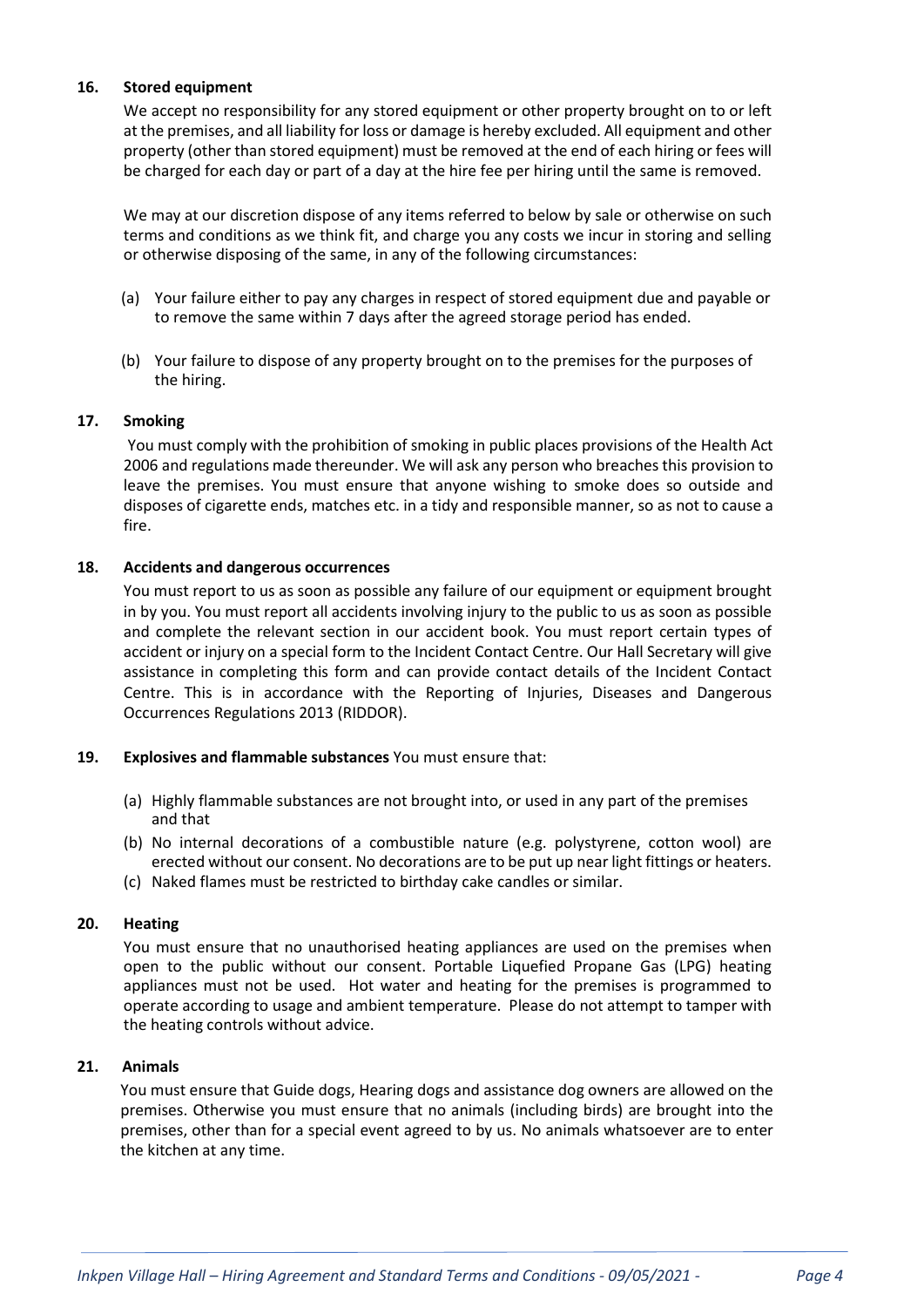# 22. Fly posting

You must not carry out or permit fly posting or any other form of unauthorised advertisements for any event taking place at the premises, and must indemnify us and keep us indemnified accordingly against all actions, claims and proceedings arising from any breach of this condition. Failure to observe this condition may lead to your prosecution by the local authority.

## 23. Sale of goods

You must, if selling goods on the premises, comply with Fair Trading Laws and any code of practice used in connection with such sales. In particular, you must ensure that the total prices of all goods and services are prominently displayed, as must be the organiser's name and address and that any discounts offered are based only on Manufacturers' Recommended Retail Prices.

## 24. Wi-Fi Service

When using the Wi-Fi service, you always agree to be bound by the following provisions:

(i) not to use the Wi-Fi service for any for the following purposes:

(a) disseminating any unlawful, harassing, libellous, abusive, threatening, harmful, vulgar, obscene or otherwise objectionable material or otherwise breaching any laws;

(b) transmitting material that constitutes a criminal offence or encourages conduct that constitutes a criminal offence, results in civil liability or otherwise breaches any applicable laws, regulations or code of practice;

(c) interfering with any other person's use or enjoyment of the Wi-Fi service; or

(d) making, transmitting or storing electronic copies of material protected by copyright without permission of the owner;

(ii) to keep any username, password, or any other information which forms part of the Wi-Fi service security procedure confidential and not to disclose it to any third party.

## 28. Cancellation

If you wish to cancel the booking before the date of the event and we are unable to conclude a replacement booking, the question of the payment or the repayment of the fee shall be at our discretion, however we will work on a sliding scale as below:

- Over 3 months' notice of cancellation will result in a full refund of monies paid
- 1- 2 months' notice of cancellation will result in a full refund of deposit plus half of any extra paid over the deposit
- Less than 1 months' notice of cancellation will result in no return of deposit.

Special circumstances shall be viewed individually by the committee.

We reserve the right to cancel this hiring by giving you written notice in the event of:

- (a) The premises being required for use as a Polling Station for a Parliamentary or Local Government election or by-election.
- (b) Our reasonably considering that (i) such hiring will lead to a breach of licensing conditions, if applicable, or other legal or statutory requirements, or (ii) unlawful or unsuitable activities will take place at the premises as a result of this hiring.
- (c) The premises becoming unfit for your intended use.
- (d) An emergency requiring use of the premises as a shelter for the victims of flooding, snowstorm, fire, explosion or those at risk of these or similar disasters.

In any such case you would be entitled to a refund of any deposit already paid, but we will not be liable to you for any resulting direct or indirect loss or damages whatsoever.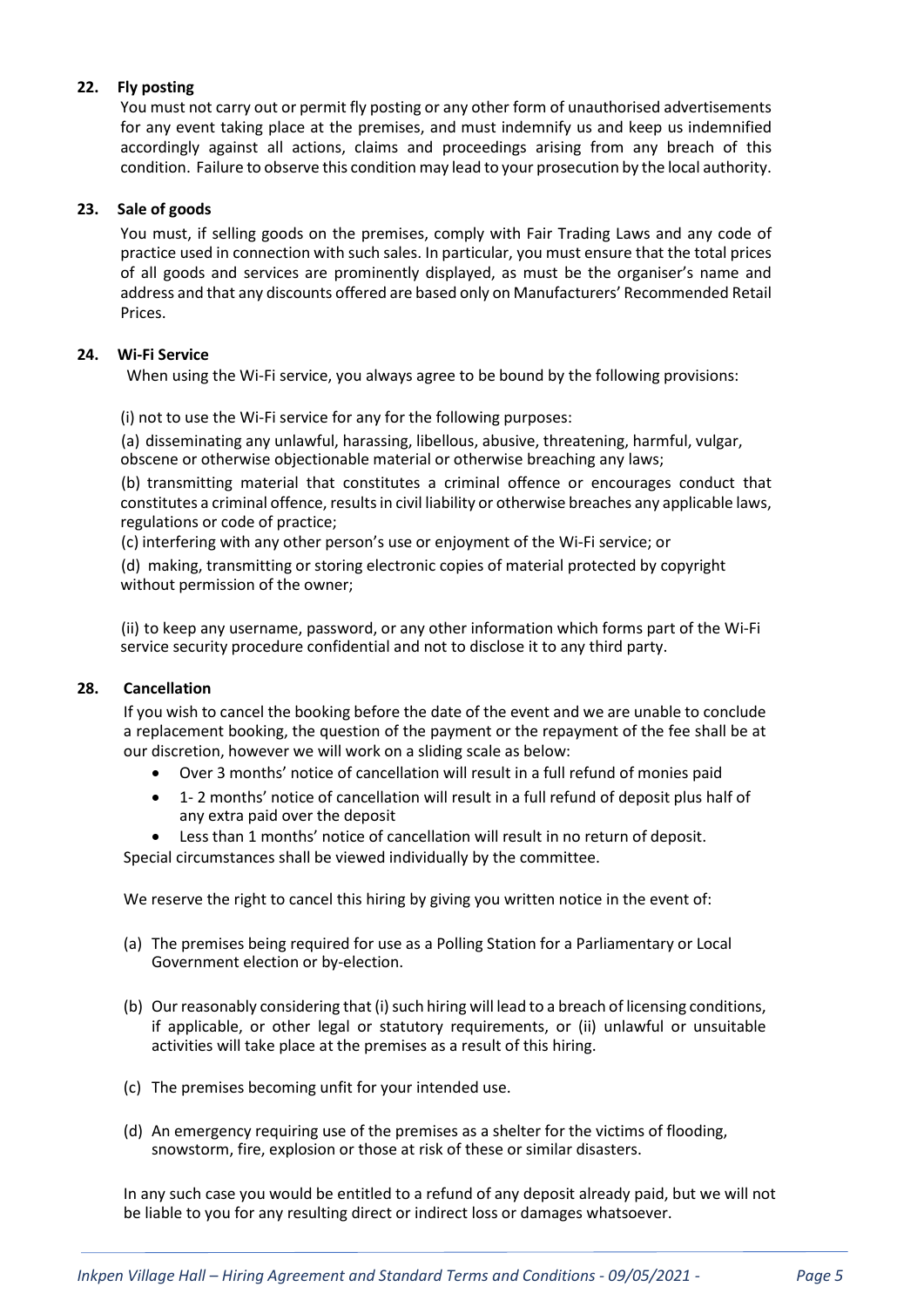# 29. End of hire

You are responsible for leaving the premises and surrounding area in a clean and tidy condition, properly locked and secured unless directed otherwise and any contents temporarily removed from their usual positions properly replaced, otherwise we may make an additional charge. In particular, the hirer must check lights, taps, windows, heaters and cooking equipment. All rooms including toilets must be left in a reasonable clean state. This means swept with any spillages wet-mopped up – please do not use any detergents on the wooden floor. Mops, brooms and buckets shall be left clean. These can be found in the cupboard to the right of the main entrance.

## 30. No alterations

You must not make any alterations or additions to the premises, nor install or attach any fixtures or placards, decorations or other articles in any way to any part of the premises without our prior written approval. In our discretion, any alteration, fixture or fitting or attachment which we have approved may remain in the premises at the end of the hiring. Such items will become our property unless you remove them and you must make good to our satisfaction any damage you cause to the premises by such removal.

# 31. No rights

This Agreement constitutes permission only to use the premises and confers no tenancy or other right of occupation on you.

# 32. Standard Terms & Conditions Appendix - Inkpen Village Hall - Special Conditions of Hire during COVID-19, Note: These conditions are supplemental to, not a replacement for, the hall's ordinary conditions of hire

## SC1:

You, the hirer, will be responsible for ensuring those attending your activity or event comply with the COVID-19 Secure Guidelines while entering and occupying the hall, as displayed at the hall entrance, in particular using the hand sanitiser supplied when entering the hall and after using tissues.

## SC<sub>2</sub>:

You undertake to comply with the actions identified in the hall's risk assessment, of which a copy can be viewed at the hall and/or our website. www.inkpenvillagehall.org

## SC3:

EITHER: You will be responsible for cleaning door handles, light switches, window catches, equipment, toilet handles and seats, wash basins and all surfaces likely to be used during your period of hire before other members of your group or organisation arrive and to keep the premises clean through regular cleaning of surfaces during your hire, paying particular attention to wash hand basins and kitchen sinks (if used), using either the products supplied (which will be in a clearly accessible location) or your own ordinary domestic products. You will be required to clean again on leaving.

Please take care cleaning electrical equipment. Use cloths - do not spray!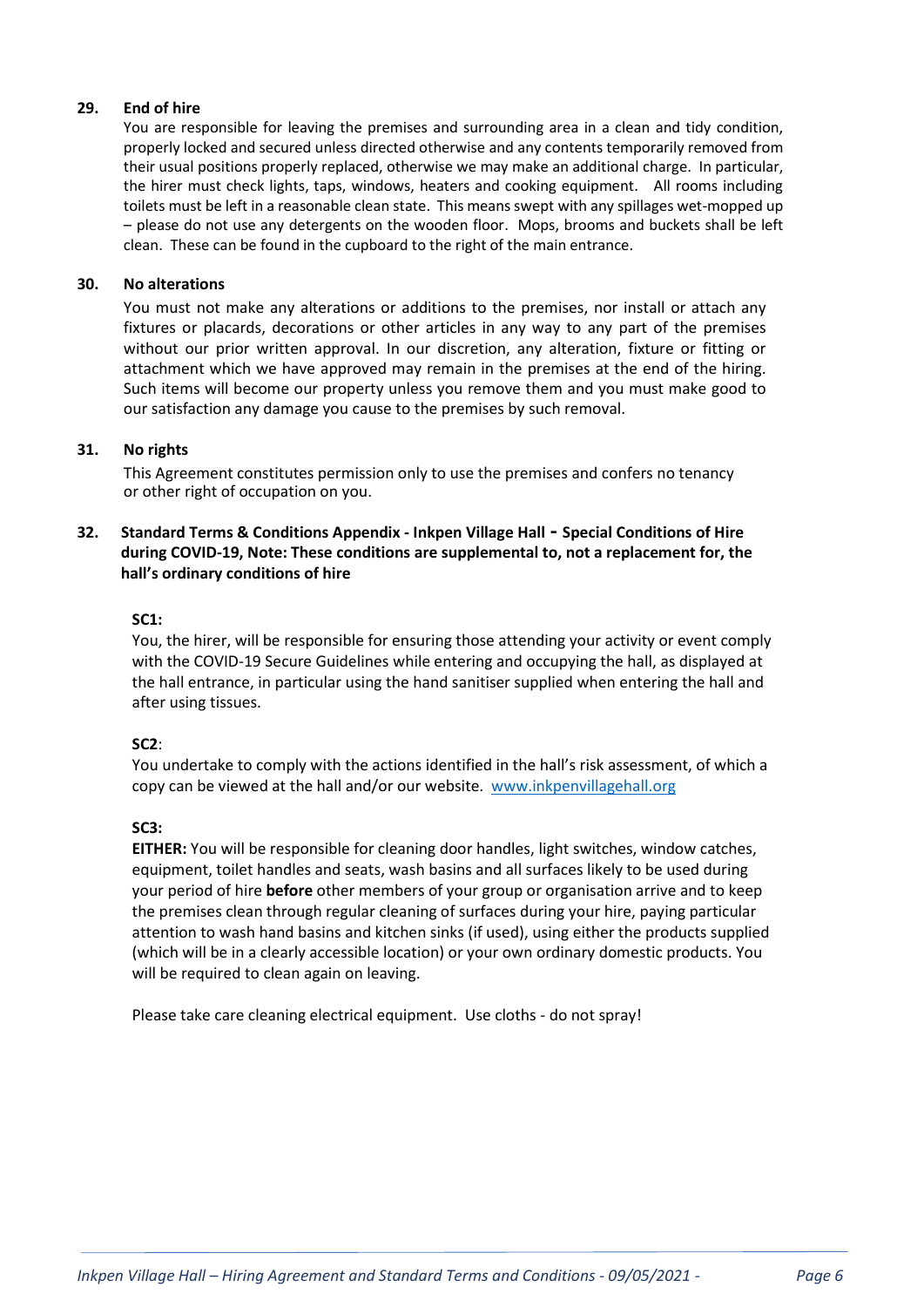# SC4:

You will make sure that everyone likely to attend your activity or event understands that they MUST NOT DO SO if they or anyone in their household has had COVID-19 symptoms in the last 48 hours, and that if they develop symptoms within 10 days of visiting the premises they MUST use the Test and Trace system to alert others with whom they have been in contact. They MUST get a COVID-19 antigen test.

## SC5:

You will keep the premises well ventilated throughout your hire, with windows and doors (except fire doors) open as far as convenient. You will be responsible for ensuring they are all securely closed on leaving.

# SC6:

You will ensure that no more than [according to government guidelines at time of hire] people attend your activity/event, in order that social distancing can be maintained. You will ensure that everyone attending maintains 2m social distancing while waiting to enter the premises, observes any one-way system within the premises, and as far as possible observes social distancing of 1m plus mitigation measures when using more confined areas (e.g. moving and stowing equipment, accessing toilets) which should be kept as brief as possible. You will make sure that no more than one person uses each suite of toilets at one time.

# SC7:

You will take particular care to ensure that social distancing is maintained for any persons aged 70 or over or likely to be clinically more vulnerable to COVID-19, including for example keeping a 2m distance around them when going in and out of rooms and ensuring they can access the toilets, kitchen or other confined areas without others being present. For some people, passing another person in a confined space is less risky, but for older people that should be avoided.

## SC8:

You will position furniture or the arrangement of the room as far as possible to facilitate social distancing of 2m between individual people or groups of up to two households or 1m with mitigation measures such as: seating side by side, with at least one empty chair between each person or household group, rather than face-to-face, and good ventilation. If tables are being used, you will place them so as to maintain social distancing across the table between people from different household groups who are face-to-face e.g. using a wide U-shape.

## SC9:

You are asked to keep a record of the name and contact telephone number or email of all those who attend in the provide book for your event for a period of 3 weeks after the event and provide the record to NHS Track and trace if required. (People are not obliged to provide details)

## SC10:

You will be responsible for the disposal of all rubbish created during your hire, including tissues and cleaning cloths. [in the wheelie bin provided outside the hall as you leave]

## SC11:

 [You will encourage users to bring their own drinks and food] or [You will be responsible, if drinks or food are made, for ensuring that all crockery and cutlery is washed in hot soapy water, dried and stowed away. You will bring your own clean tea towels, so as to reduce risk of contamination between hirers, and take them away. We will provide washing up liquid and washing up cloths.]